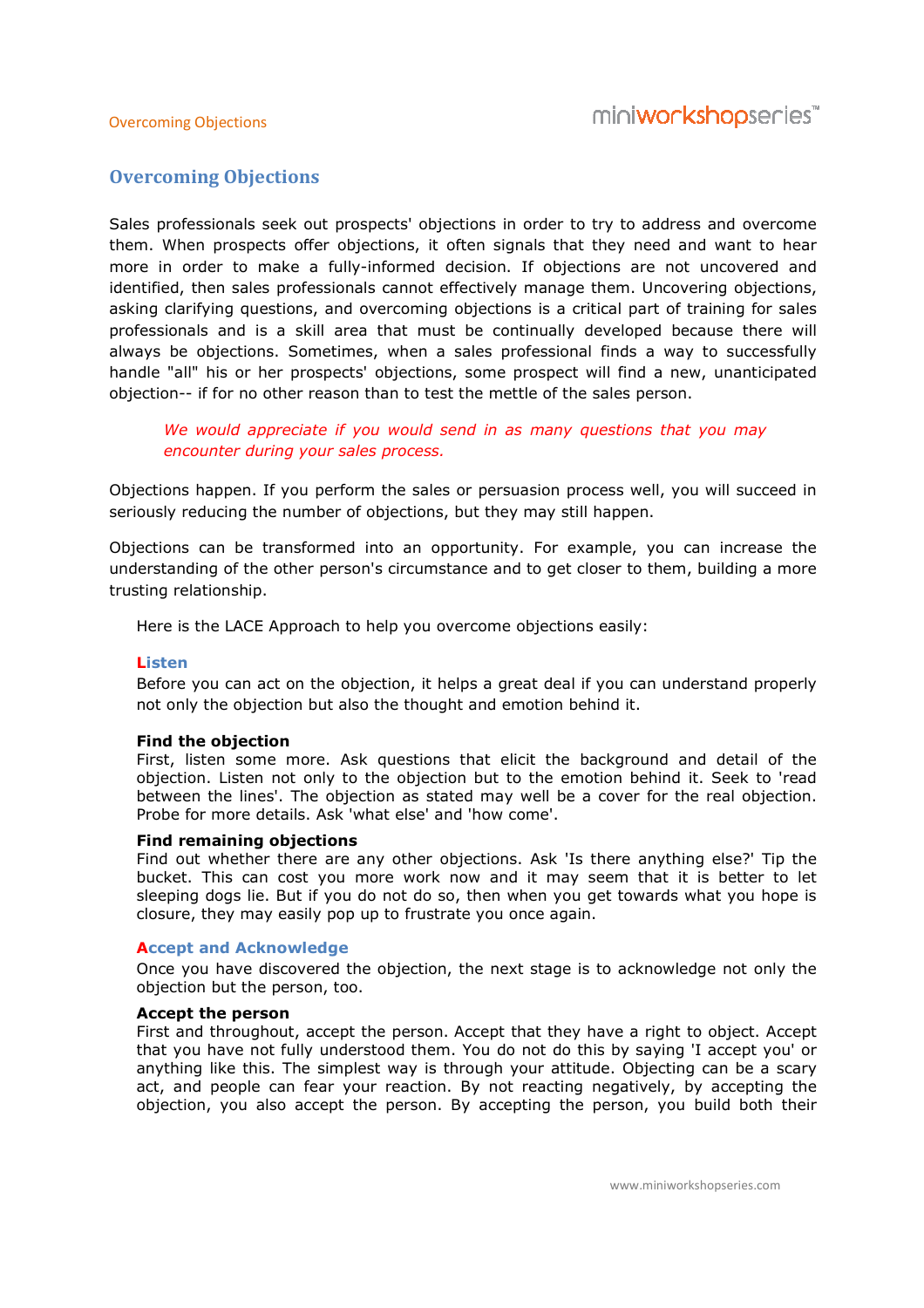trust and their sense of identity with you. You also set up an exchange dynamic where they feel a sense of obligation to repay your acceptance.

#### Accept the objection

Accepting the objection means understanding how it is reasonable, at least from their current viewpoint for them to object to what you may believe is an excellent offer. It also means accepting the work that addressing the objection will require of you. Objections can be frustrating and if you object to the objection, you will have a mutual stalemate.

#### **Commit**

Now it is time to get serious. With the increased understanding and trust, you have an ideal opportunity for a trial close.

#### Get their commitment

Get a commitment from them such that if you can satisfactorily address their objections, they will agree with you and make the purchase. This is also a good method of identifying further objections. If they say no, then loop back and elicit these. Eventually, they will run out of objections. If you can address these, it's in the bag.

#### Make your commitment

This is also the point where you may well be making a commitment to them, to resolve their objections. This may be difficult and cost you in various ways, from calling in favours from other people to putting in additional effort. The decision you have here, is 'Is it worth it?' Persuasion is often an exchange, and you will always be at liberty to back out.

#### Explicit action

Now it is time to address the objections, to take explicit action on the commitments made. There are two types of objection: real ones and accidental ones. Accidental objections are where the objection is due to a misunderstanding. Misunderstandings are usually easy to address, with an apology and an explanation.

Real objections take work, but if they can be resolved, you've got the sale!

#### Persuade your way through

In persuading your way through an objection means working to change the way they view the objections. You can wear them down such that they no longer view the objection as being worth pursuing. You can also change the way they view them more positively such that they have an 'aha' experience that leads them to perceive the objection as being no longer important.

#### Concede your way through

You can also concede your way through, giving in and effectively buying their commitment. If they object to the price, you can always give other options. If they don't want it now, you can come back next week.

Concession can be both a useful approach, especially if you are facing a threat of losing the whole deal. If you give them an inch, then they may want to take a mile. But this is not necessarily so, and a prepared concession strategy can pay dividends.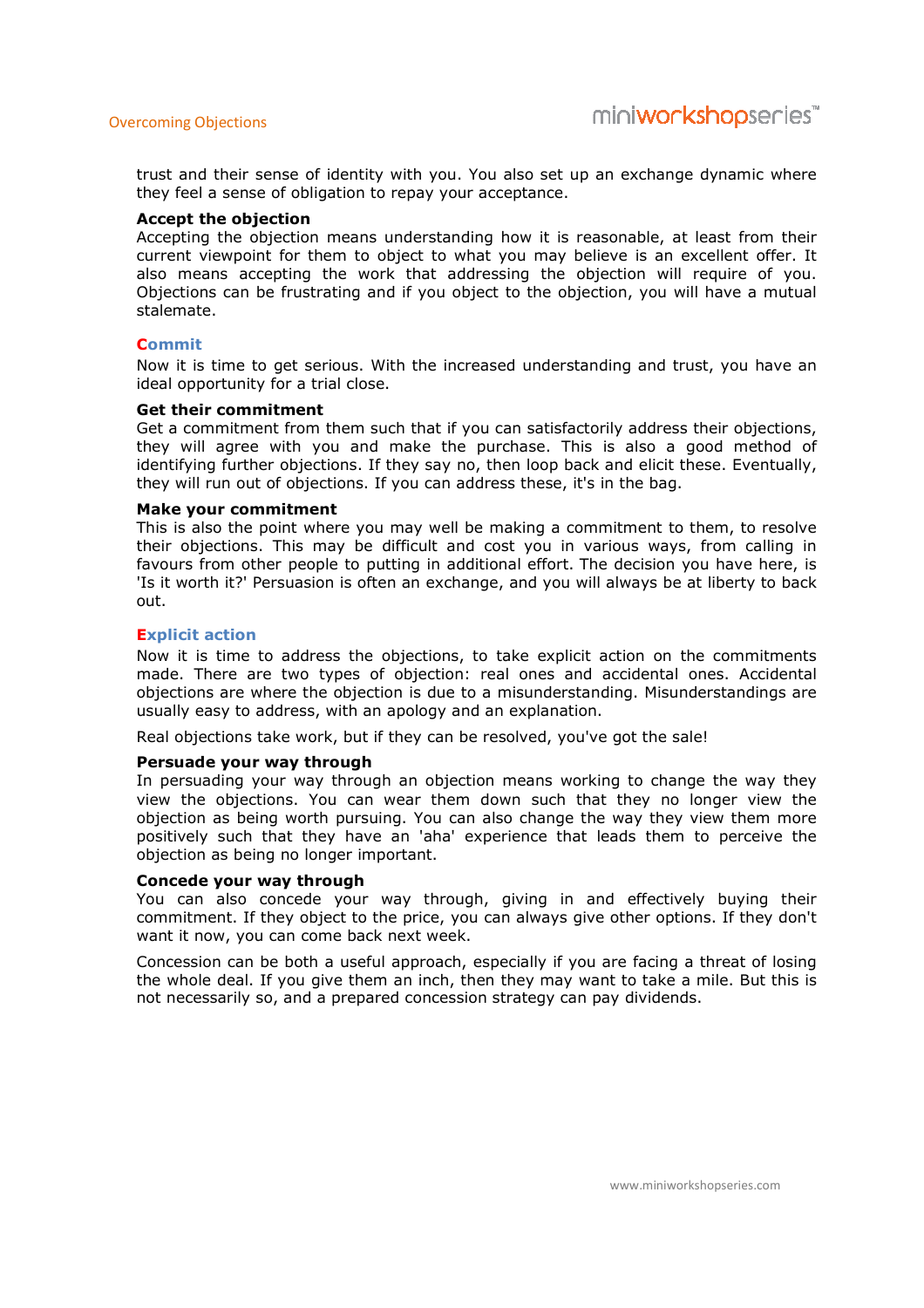# miniworkshopseries<sup>\*\*</sup>

# Overcoming Objections

| <b>Example of Objections</b><br>Possible response<br><b>Steps</b>                                                                           |           |  |  |  |
|---------------------------------------------------------------------------------------------------------------------------------------------|-----------|--|--|--|
| Workshops                                                                                                                                   |           |  |  |  |
| Not effective with 4<br>Acknowledge<br>Yes, we appreciate your concern.                                                                     |           |  |  |  |
| hours training only.<br>Provide<br>The workshops are crafted with accelerated learning                                                      |           |  |  |  |
| information<br>methodology to deliver concise steps, tips, tools and                                                                        |           |  |  |  |
| techniques to enable you to apply it from workshop                                                                                          |           |  |  |  |
| to workplace.                                                                                                                               |           |  |  |  |
| Show prove<br>And like most organizations that has implemented<br>and endorsed MWS, they too expressed their                                |           |  |  |  |
| concerns in the initial stages. But now after                                                                                               |           |  |  |  |
| experiencing the MWS Workshops, they would be                                                                                               |           |  |  |  |
| willing to speak to you about how it has helped them.                                                                                       |           |  |  |  |
| We do frequently hold MWS Premieres, you can<br>Commit                                                                                      |           |  |  |  |
| come and experience it for yourself.                                                                                                        |           |  |  |  |
| <b>MWS Licensing Options</b>                                                                                                                |           |  |  |  |
| <b>MWS Trainers Kit</b><br>Acknowledge<br>Yes, I understand that you may want to know the                                                   |           |  |  |  |
| content developers<br>credentials of the developers.<br>credentials                                                                         |           |  |  |  |
| Provide<br>Well, we have a large team of developers around the<br>information<br>world, all trained in NLP technology and they consists     |           |  |  |  |
| of subject matter expertise, consultants, researchers,                                                                                      |           |  |  |  |
| academics, graphic artists and designers.                                                                                                   |           |  |  |  |
| Reframe<br>The content are based on general best practices but                                                                              |           |  |  |  |
| most importantly is how they are structured and                                                                                             |           |  |  |  |
| layered for easy understanding and                                                                                                          | practical |  |  |  |
| application in day to day work.                                                                                                             |           |  |  |  |
| Show sample<br>Instead, you may want to focus on how the<br>information is being presented to make learning                                 |           |  |  |  |
| effective and relevant. [show a Trainers Kit Sample]                                                                                        |           |  |  |  |
| Commit<br>Well, when you have received your MWS Trainers Kit,                                                                               |           |  |  |  |
| and for whatever reason you don't think it's suitable,                                                                                      |           |  |  |  |
| you can return it for a full refund within 3 days of                                                                                        |           |  |  |  |
| delivery.                                                                                                                                   |           |  |  |  |
| Don't know if our<br>Yes, I agree with you. Not all Line-Managers are<br>Acknowledge<br>×                                                   |           |  |  |  |
| suitable to take up as MWS Licensed Trainers.<br>Line Managers are                                                                          |           |  |  |  |
| able to train<br>The selections of line managers are vital to the<br>Agree<br>effectively<br>successful implementation and effectiveness of |           |  |  |  |
| having internal trainings.                                                                                                                  |           |  |  |  |
| Provide<br>We highly recommend you refer to our selection and                                                                               |           |  |  |  |
| information<br>competency criteria before selecting the trainers,                                                                           |           |  |  |  |
| however from our experience, some organizations                                                                                             |           |  |  |  |
| open it up for the Managers to volunteer themselves.                                                                                        |           |  |  |  |
| Give solution<br>The MWS Licensed Trainer will be given extensive                                                                           |           |  |  |  |
| training to become a dynamic trainer. Plus they will                                                                                        |           |  |  |  |
| undergo coaching session with the Master Trainer to                                                                                         |           |  |  |  |
| familiarize themselves with the MWS Trainers Kit.<br>They will also have unlimited email support on                                         |           |  |  |  |
|                                                                                                                                             |           |  |  |  |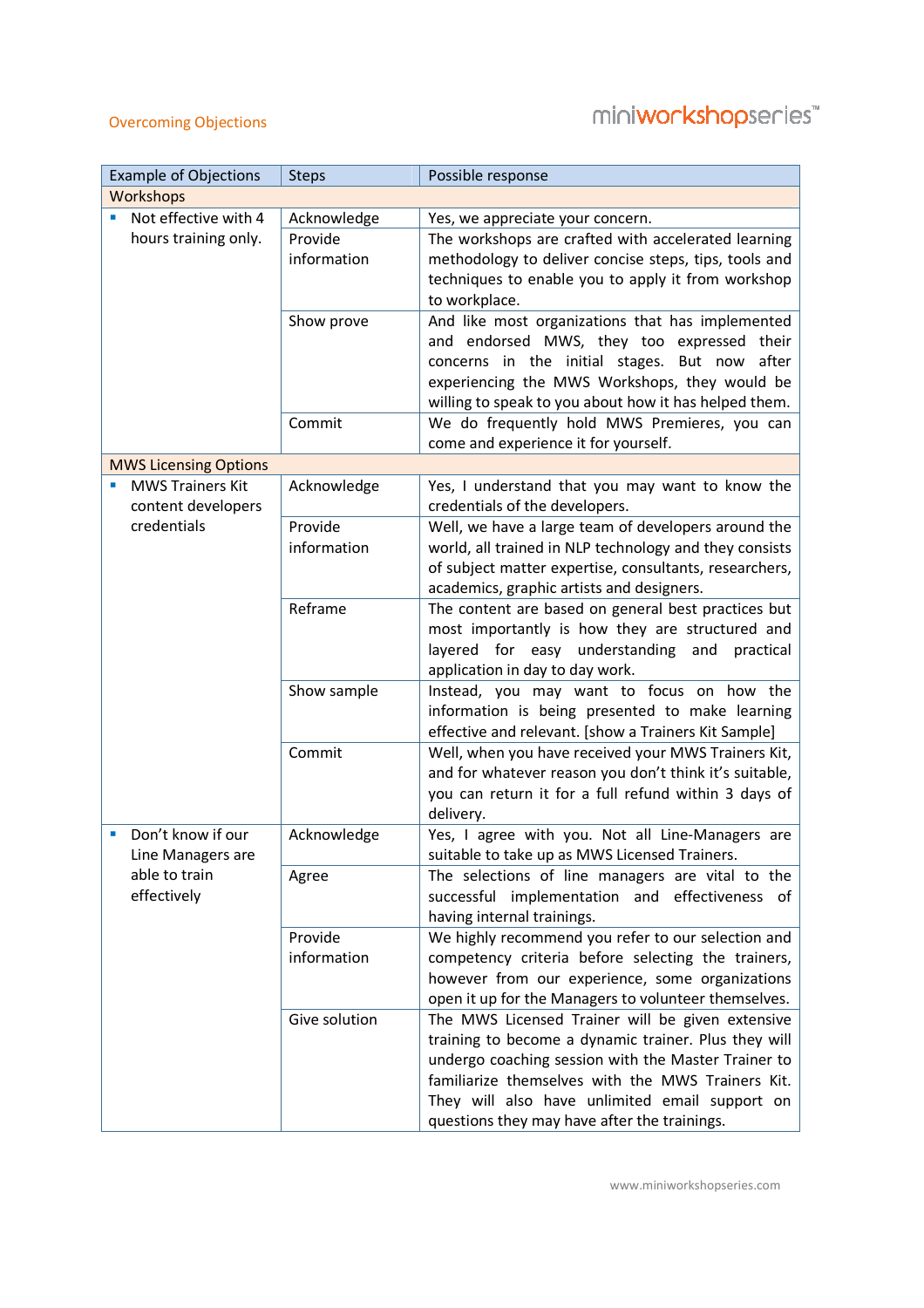# miniworkshopseries<sup>\*\*</sup>

|  |                                       | Reframe                  | Don't you think that training subordinates should be<br>part of the manager's function? This is a simplified<br>and structured way that managers can transfer their<br>skills and experience to train and develop their<br>subordinates.<br>In fact, one of the competencies that you might<br>expect from your managers would be presentation<br>skills. Wouldn't this create a learning opportunity for<br>your managers as well? |
|--|---------------------------------------|--------------------------|-------------------------------------------------------------------------------------------------------------------------------------------------------------------------------------------------------------------------------------------------------------------------------------------------------------------------------------------------------------------------------------------------------------------------------------|
|  | Very difficult for us                 | Acknowledge              | Yes, I get what you mean.                                                                                                                                                                                                                                                                                                                                                                                                           |
|  | to get approvals for<br>such programs | Agree                    | Sometimes, when we have exciting ideas and new<br>approach, it is difficult to propose to the top for<br>approvals.                                                                                                                                                                                                                                                                                                                 |
|  |                                       | Ask for<br>Clarification | So, can I assume then, that you are supportive and<br>want to implement this, but you feel it's difficult to<br>get approvals?                                                                                                                                                                                                                                                                                                      |
|  |                                       | Provide solution         | We have helped many of our clients put up project<br>papers and presentations reflecting the cost savings<br>potential, benefits and advantages. Perhaps, you can<br>share with me your challenges, and I can help put<br>things together for you to ease your process.                                                                                                                                                             |

# Do also check out the 'Frequently Asked Question'..

# Tipping the Bucket Technique

Tipping the bucket not only gives you the advantage of knowing their reasons not to buy, it also shows that you are interested in them personally and want to solve the problems that they have. This builds trust and may enable you to reframe the situation as joint-problemsolving rather than you trying to sell and them fending you off with objections.

'Tipping the bucket' is a simple, but perhaps counter-intuitive thing to do when the other person objects. What you do is to ask for more objections. In fact you ask for all the objections you can get, thus 'tipping the bucket' of objections that they have been thinking about. The advantage of this is that you now know all the reasons they have for not buying and can decide what to do about them.

#### Examples

- **•** Are there any other reasons why you are not yet ready?
- What else is stopping you from implementing it today?
- It sounds like you have several problems here. What else is on your mind?

#### Reframing Technique

Reframing uses what the other person has given you, which makes it more difficult for them to deny it. When they object, reframe their objection as something other than a 'no' so you can continue with your selling.